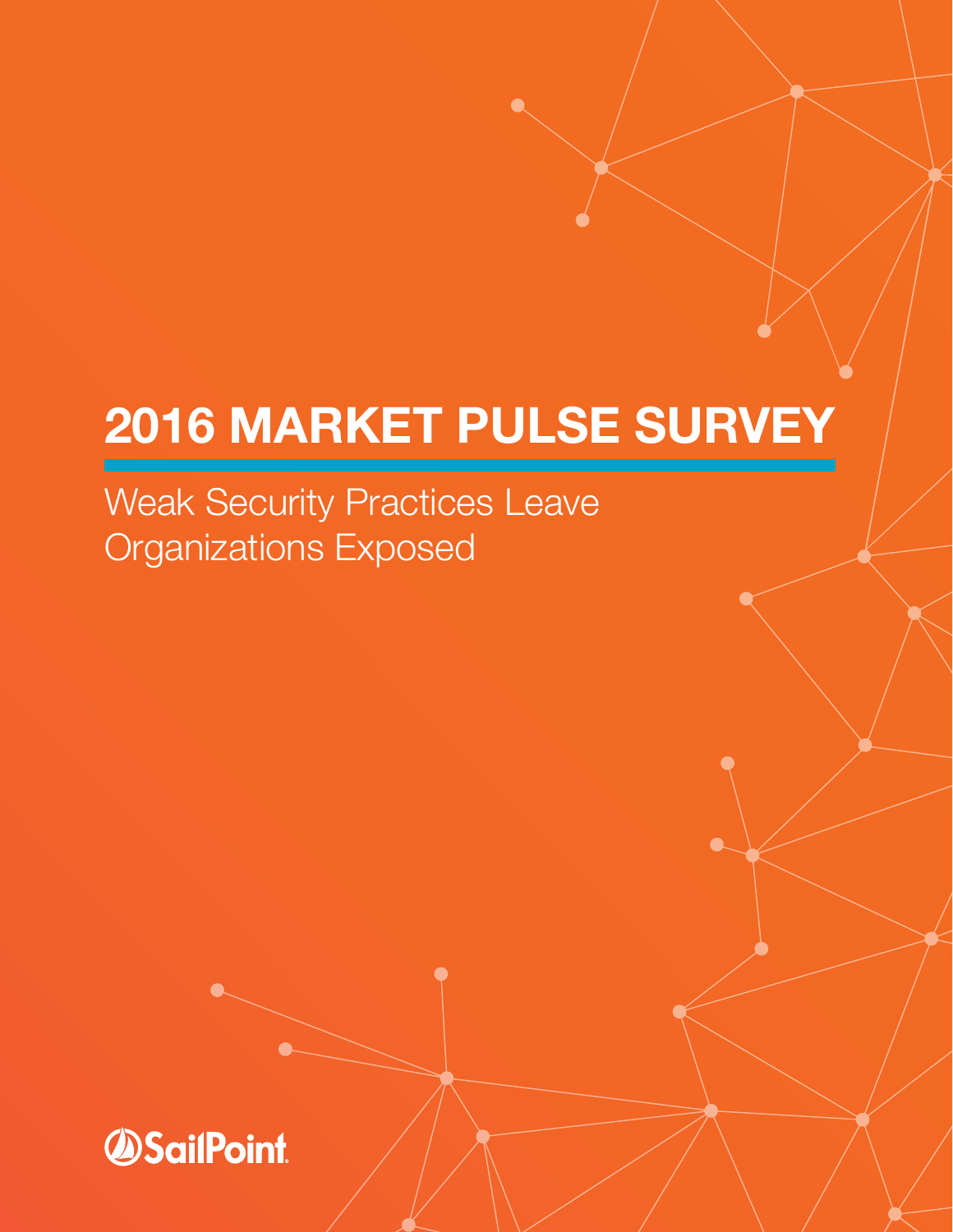### **Executive Summary**

The cyber threat landscape is infinitely more complex and dangerous today than it was even a few years ago. In fact, the world experienced data breaches as it never had before in 2015 thanks to their sheer volume, size and reach. Countless media and news outlets offered their analysis, while consumers and companies alike were left scrambling to check their inboxes and websites to see if their information had been stolen. Breaches became so frequent, in fact, that organizations around the world began realizing a startling truth: being affected by a data breach is no longer a matter of "if" but "when."

The security perimeter for organizations all over the world has evaporated: breaches are now an inevitable reality for every organization. These breaches can spread quickly, wreaking havoc on the business targeted, while often causing harm to employees, customers, partners and investors. At the same time, data breaches became more personal than ever before. Sophisticated attacks penetrated virtually every aspect of our personal lives, going well beyond stealing financial information and venturing into health records and even the information stored by children's toy companies.

One would think that as more breaches touched more people individually, they would be more vigilant about security processes. But, in a stark contrast, it seems that while they expect their personal information's safety, when functioning as employees, these same users are practicing security incredibly ineffectively, leaving themselves and their employers exposed.

As the business world evolves into one with no physical borders, and employees expecting to use their personal devices to access work-related applications, IT and security organizations are struggling to keep up. The alacrity with which employees move or leave positions in the company, purchase SaaS applications (even outside IT's purview), and upload information to cloud applications is staggering.

This year's Market Pulse Survey was designed to measure two aspects of this situation: how employees view their individual role in IT security processes, and what (if any) improvements are being made by organizations to adapt to the new business realities.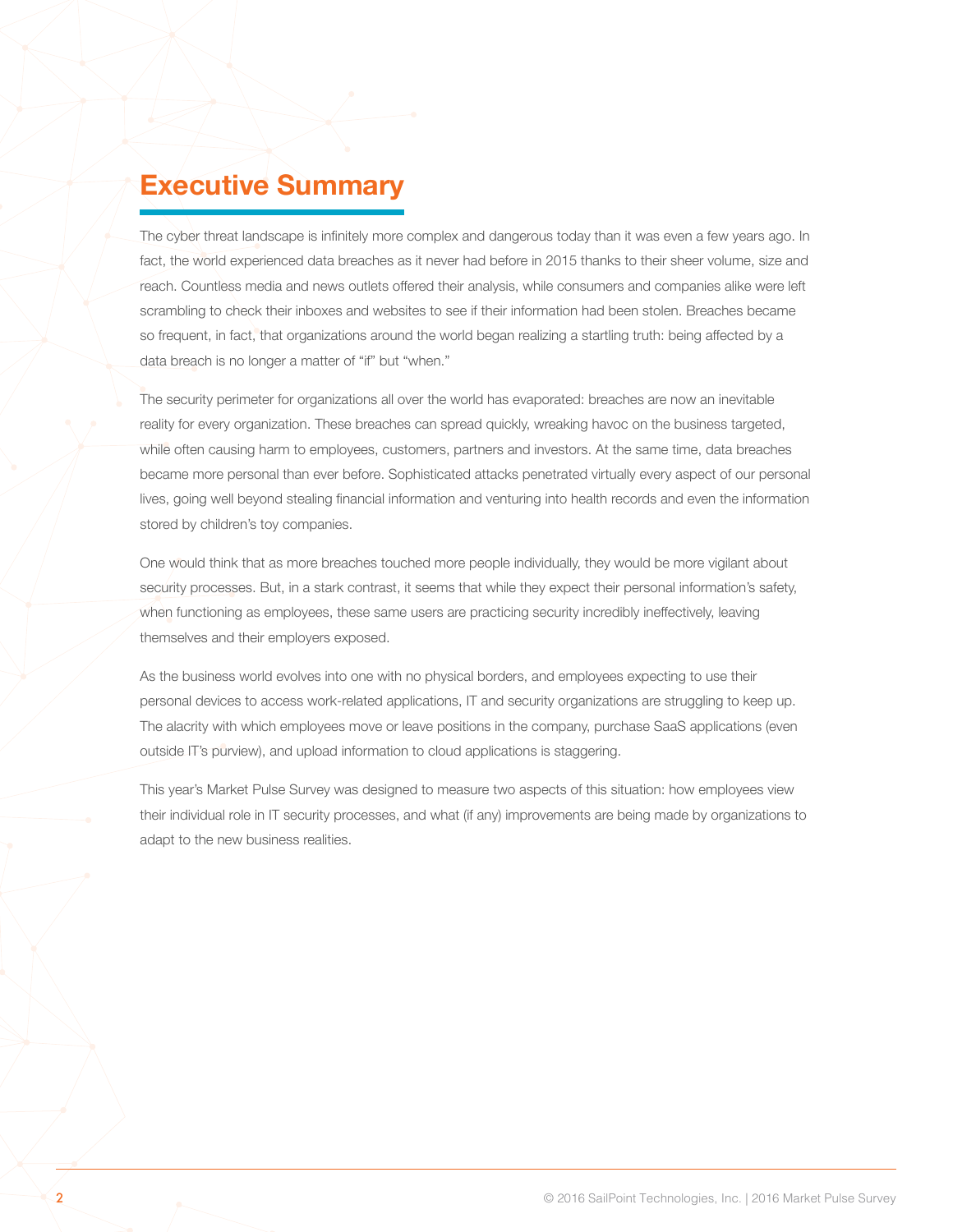### **Research Methodology**

The 2016 SailPoint Market Pulse Survey was conducted by Vanson Bourne, an independent research firm. They interviewed 1,000 office workers at private organizations with at least 1,000 employees across Australia, France, Germany, the Netherlands, the United Kingdom, and the United States.

## **1,000 - 4,999 employees Business/Finance IT/Technology Manufacturing/Construction Retail/Consumer Services Healthcare Energy, Oil/Gas & Utilities Other**  45% 25% 30% Respondent percentages by organization size **10,000+ employees 5,000 - 9,999 employees** 26% 20% 18% 15% 9% 7% 7%

#### Respondent percentages by organization industry

#### Geographic Regions:

United States (US) 400 respondents United Kingdom (UK) Germany (DE) France (FR) Netherlands (NL) Australia (AU)

| 200 respondents |
|-----------------|
| 100 respondents |
| 100 respondents |
| 100 respondents |
| 100 respondents |
|                 |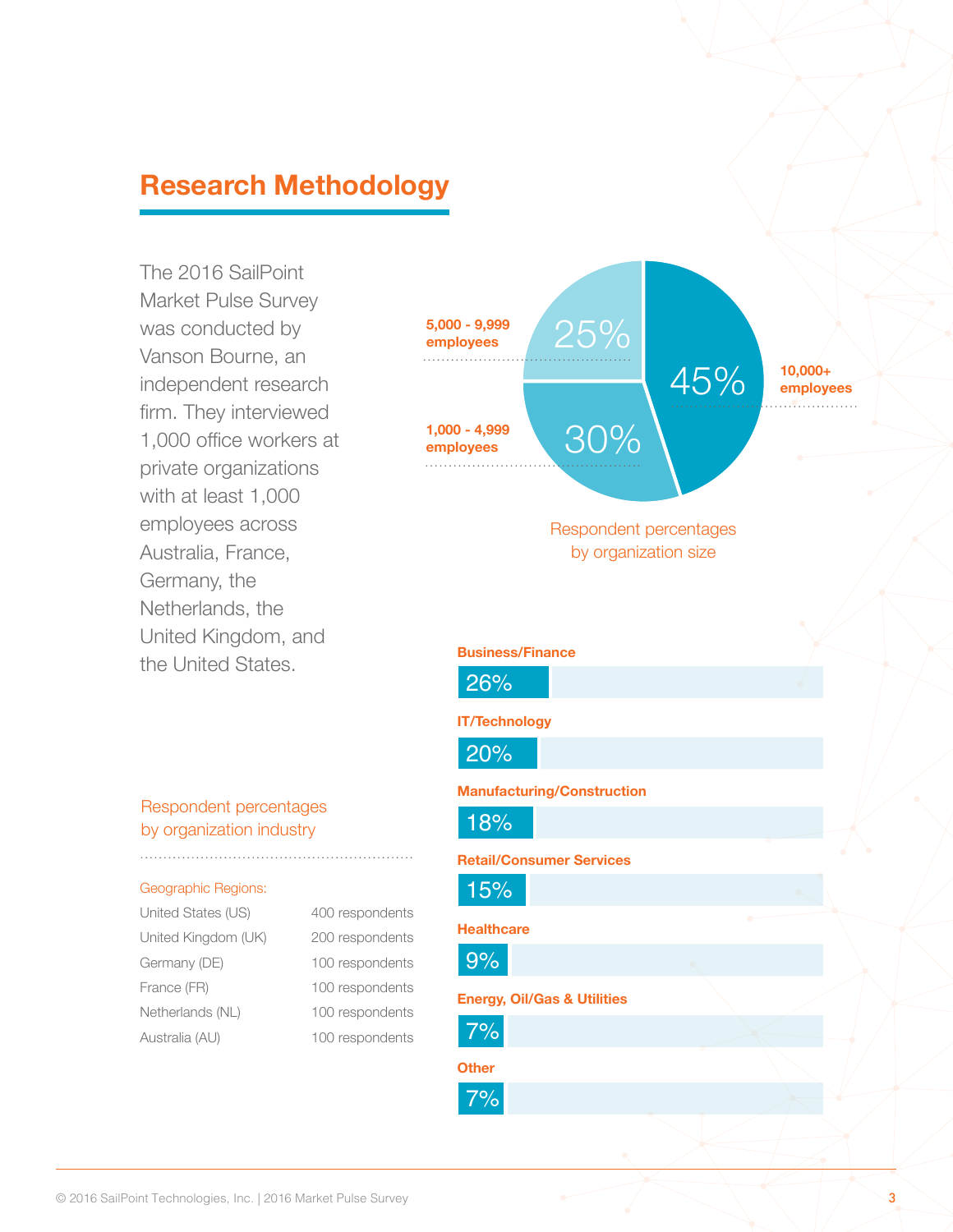### **Key Findings**

#### **Poor password hygiene and negligence continue to plague the enterprise.**

- The majority of respondents (65%) admitted to using a single password among applications.
- One-third share passwords with their co-workers.
- One in five employees would sell their passwords to an outsider.

#### **Data breaches became personal.**

- One-third of respondents have been impacted on a personal level by recent data breaches.
- 85% of employees would react negatively if their personal information was breached by a company.
- 84 percent of respondents are concerned that incredibly sensitive information about them is being shared.

#### **Organizations are struggling to keep up, and are exposed in the meantime.**

- One in three employees admitted to purchasing a SaaS application without IT's knowledge (a 55% increase from last year's report).
- More than 40% of respondents reported having access to a variety of corporate accounts after leaving their last job.
- 26% of employees admitted to uploading sensitive information to cloud apps with the specific intent to share that data outside the company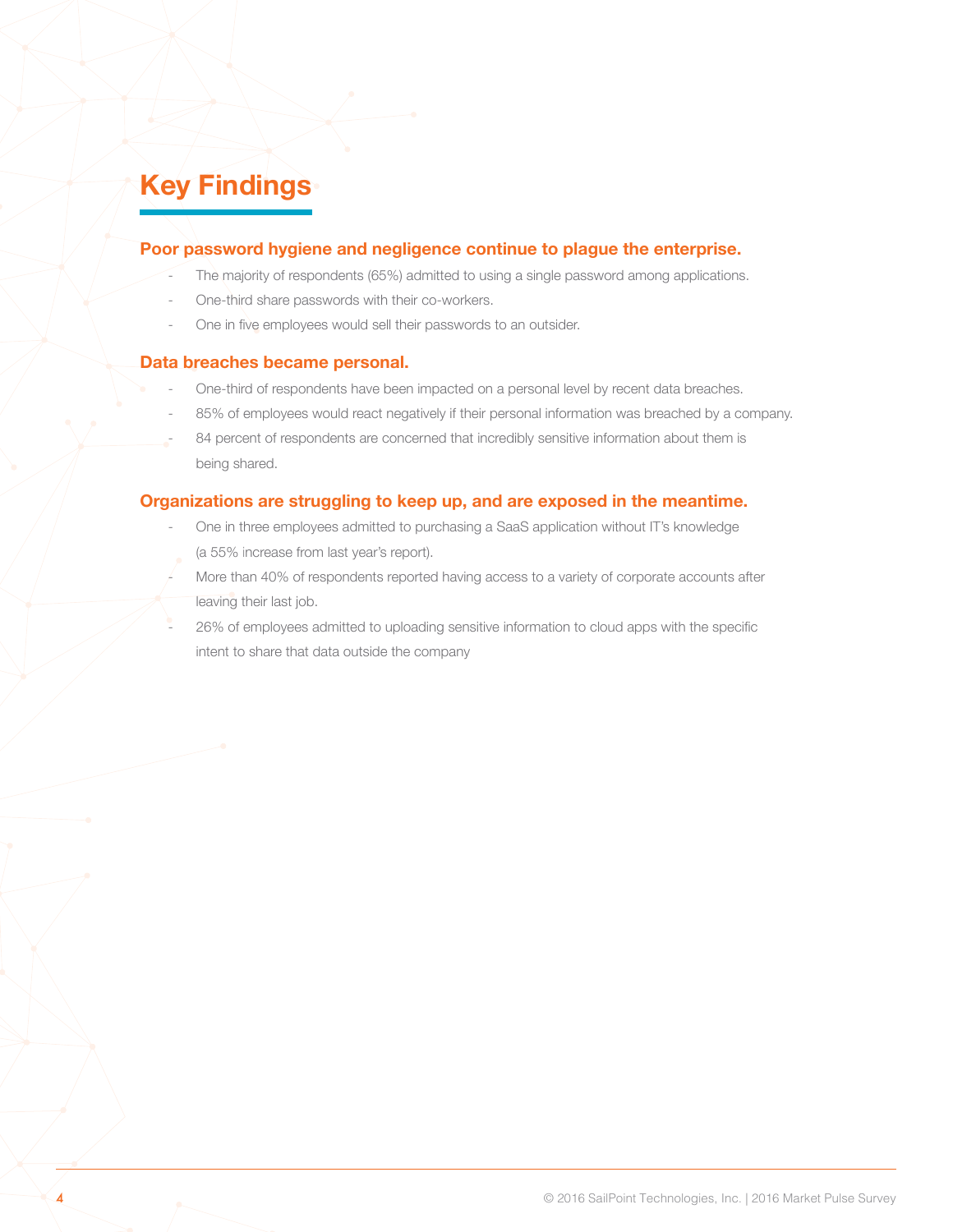### **Poor Password Hygiene Continues**

In last year's survey, we were astonished to see that not only were respondents willing to sell their passwords to a third-party (1 in 7), but they were willing to do it for as little as \$150. 20% shared passwords with their co-workers, and a little more than half (56%) shared passwords among applications. This year, even among a larger concern for their personal information's security, the percentage of those willing to risk corporate data either through apathy, negligence or financial gain only increased.

#### Percentage increase between this and last year's respondents



would sell their password to a third-party **62% 42%**

use only one password among applications **16%**

This year, we found that 1 in 5 respondents would sell their passwords to a third-party organization and a staggering 44% of them would do it for less than \$1,000. Even more concerning? Some would sell their corporate credentials for less than \$100.

#### Respondents who would sell their passwords to a third-party



Respondents who would sell their passwords for less than \$1,000

**45%**  GE

**50%**  FR

**33%**  NL

**42%**   $AD$ 

**56%** UK



**40%** US

**44%**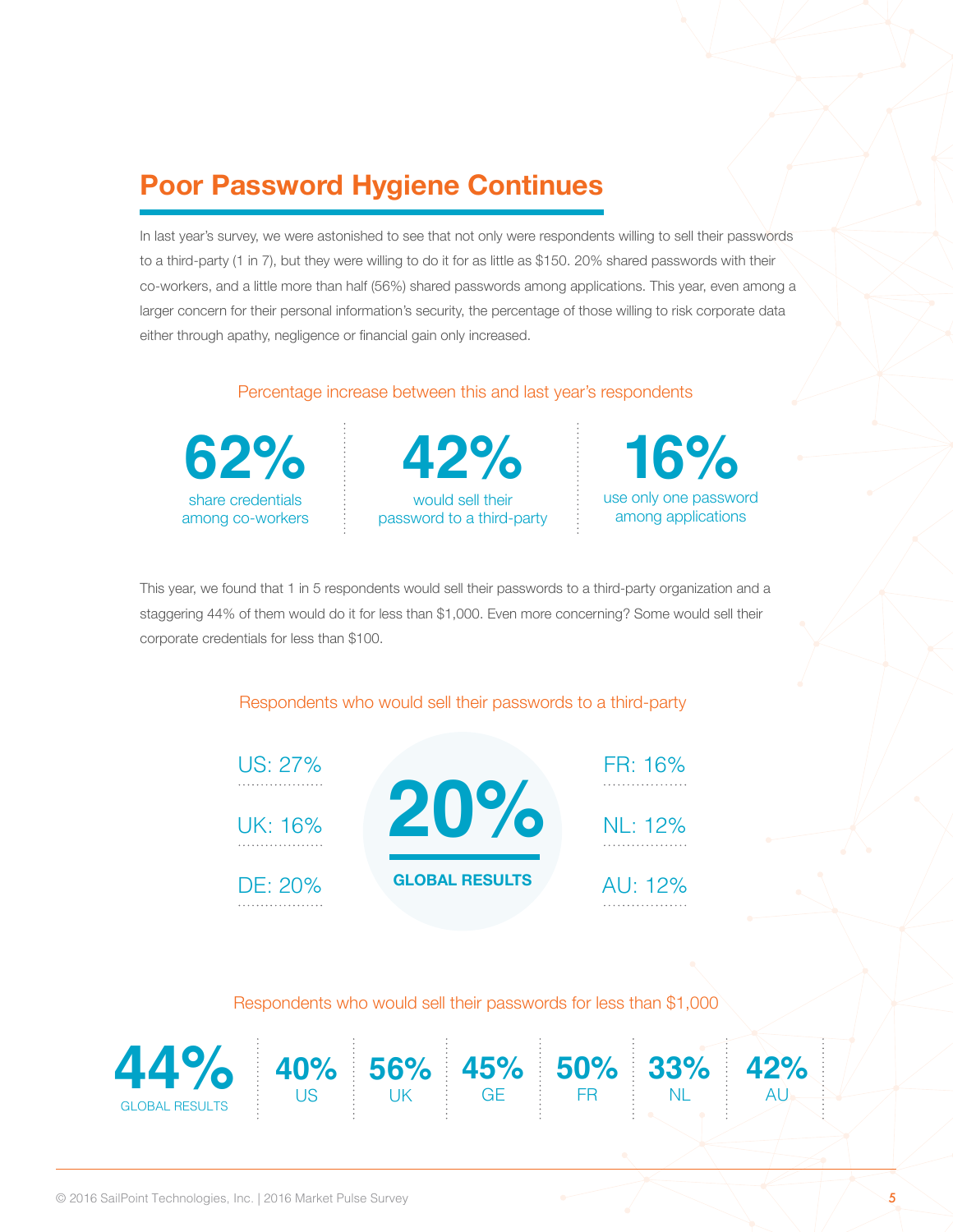The lethal combination of shared passwords not only among applications but also among co-workers also increased: 65% use a single password among applications and 1 in 3 share credentials with other employees.



### Respondents who use a single password among applications

Respondents who share passwords with co-workers



Considering the average organization size for the corporations from which our respondents are employed is about 50,000, that means it's possible that 10,000 users at any of those enterprises would sell their password, and 4,400 sell theirs for less than \$1,000. 32,500 **share passwords among applications** and nearly 17,000 share passwords with their co-workers.

Employees who would engage in insecure password practices in a 50,000-employee organization

would share passwords among apps

would share password with co-workers **32,500 17,000 10,000**

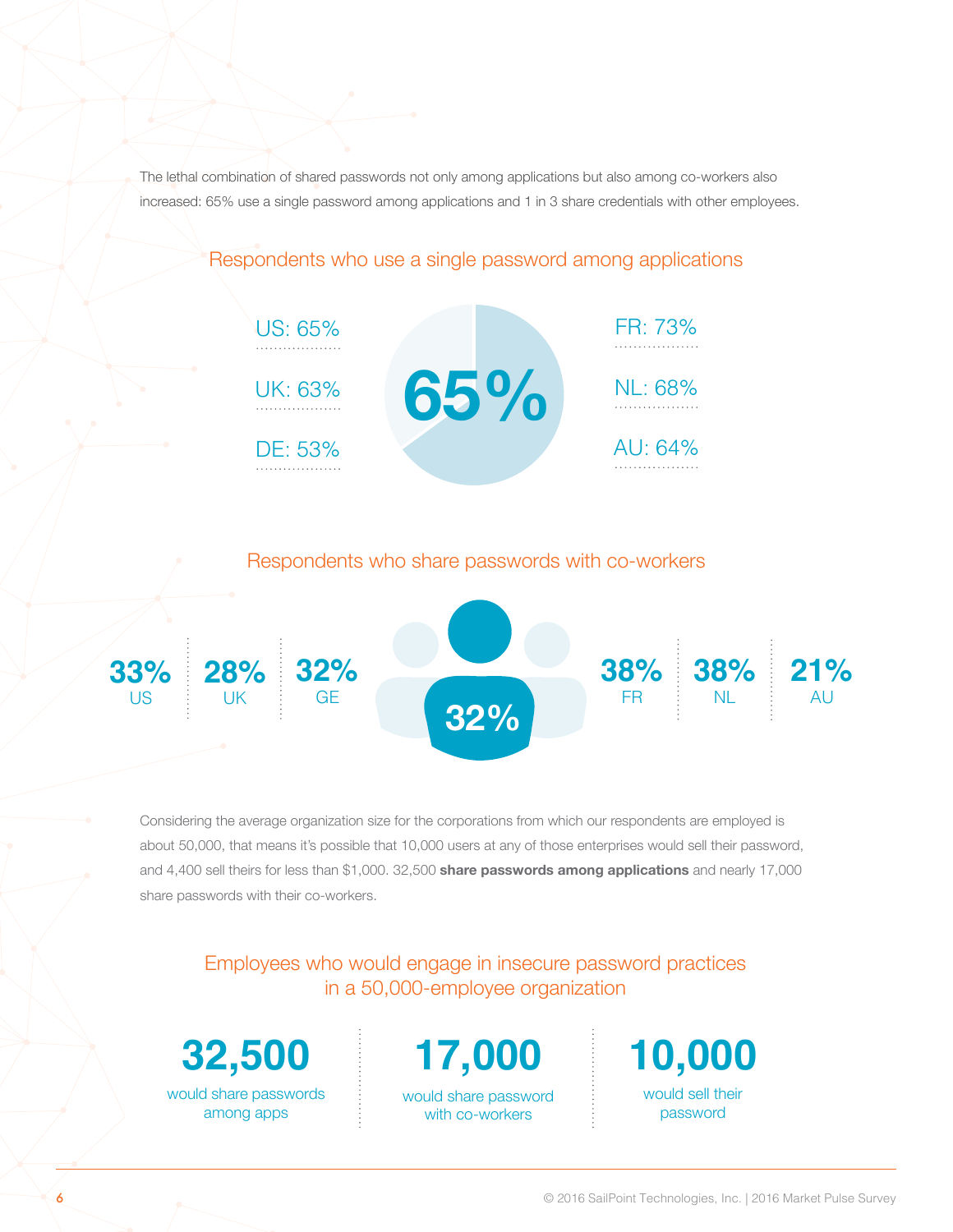### **Data Breaches Became Personal**

Even as respondents seemed to place varying levels of concern over the security of their organization's data, nearly all were concerned about their own personal information. A large majority, 84%, were concerned that their personal information was being shared by corporations with which they do business.

As breaches have become more common, it only makes sense for them to affect a larger part of the population. In fact, almost a third (32%) of respondents have been impacted by recent data breaches.



#### Respondents who have been affected personally by breaches

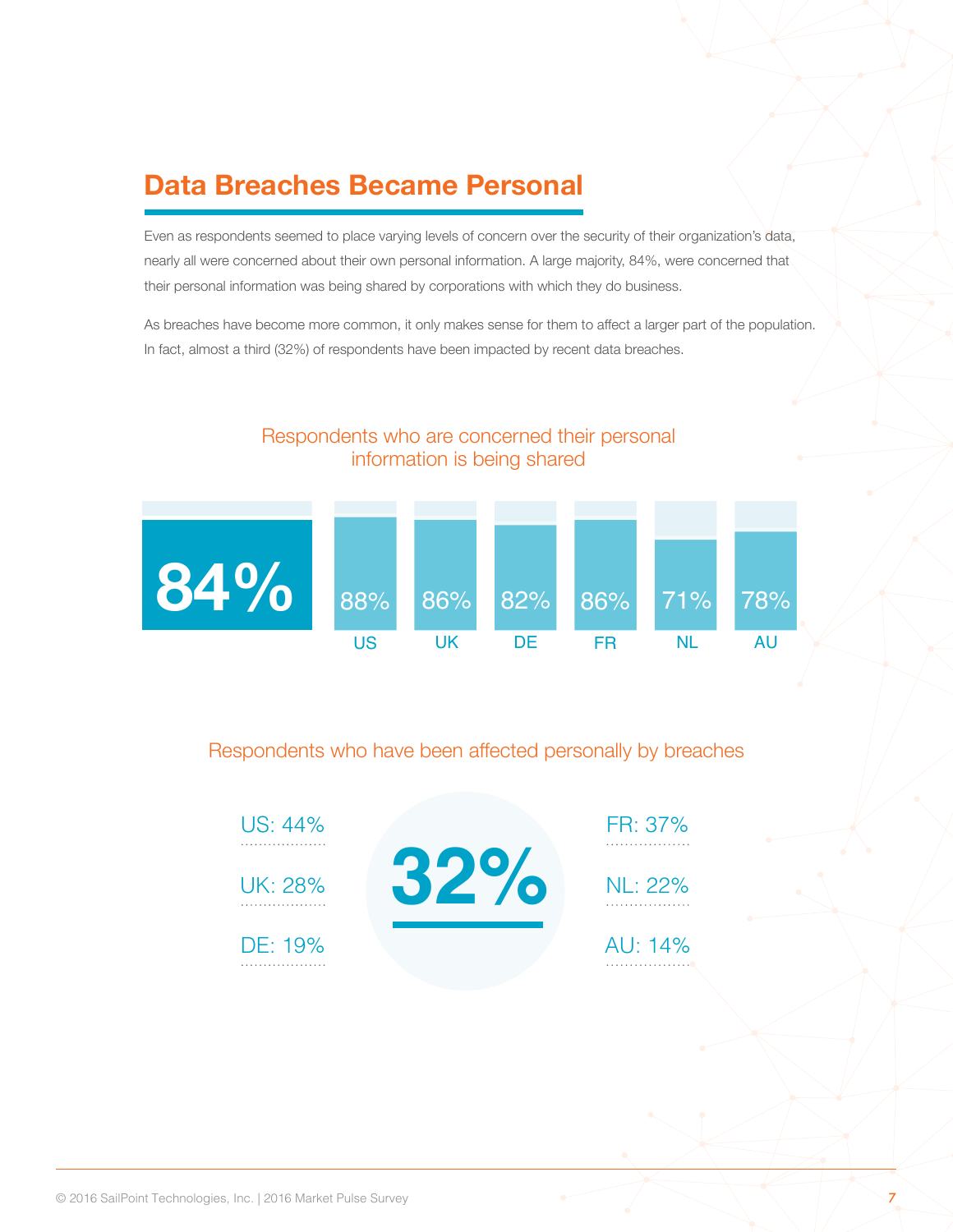Consumers are responding to data breach occurrences in the most effective way they know how: with their business. 85% of respondents in our survey stated they would react to a company with whom they do business were breached, including cutting off relations entirely.



#### Respondents who would react to a company's data breach

#### Respondents' actions after learning of a data breach



These results underscore that there is a disconnect for employees: while data breaches in and of themselves are affecting them personally, these same employees may be causing potential security breaches with poor password hygiene and circumvention of the IT department.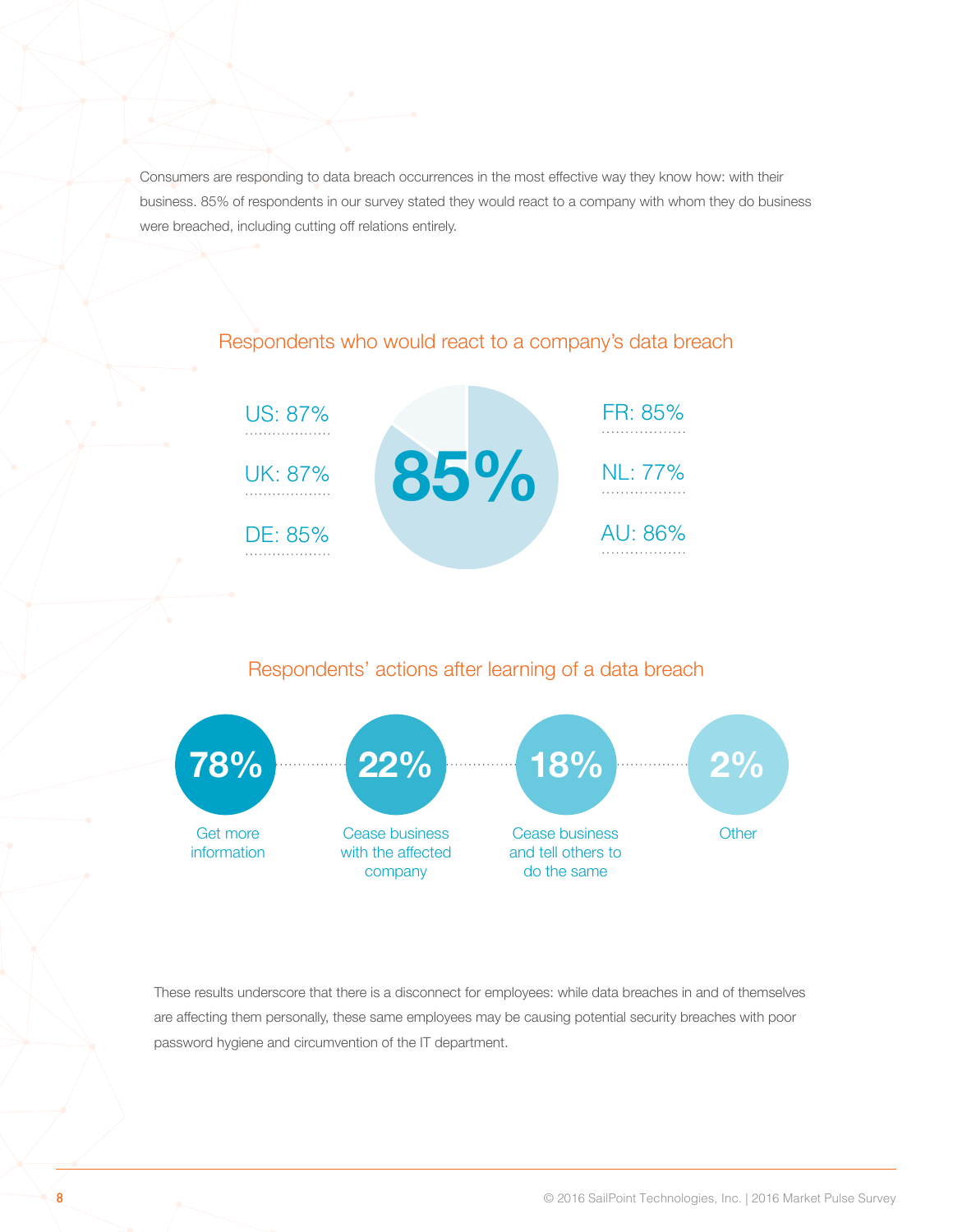### **Organizations are Struggling to Keep Up**

It's not just employees that are posing security risks for the organizations, however. Proper password policies and automated on- and off-boarding procedures can help to mitigate some of the security risks that come from provisioning and application usage. Unfortunately, our survey found that in a large portion of organizations, this simply isn't happening.

Of those where they had access to corporate accounts and/or information, more than 2 in 5 people could access those same accounts and data after they had left their previous employer.



Even more troubling is that these are only the applications and accounts IT knew about. More employees, 1 out of every 3, are purchasing and using cloud applications, in particular, outside of IT's purview. And this phenomenon is only becoming more frequent. This year alone is a 55% increase over what our survey reported last year.

#### Respondents who purchased SaaS applications without IT

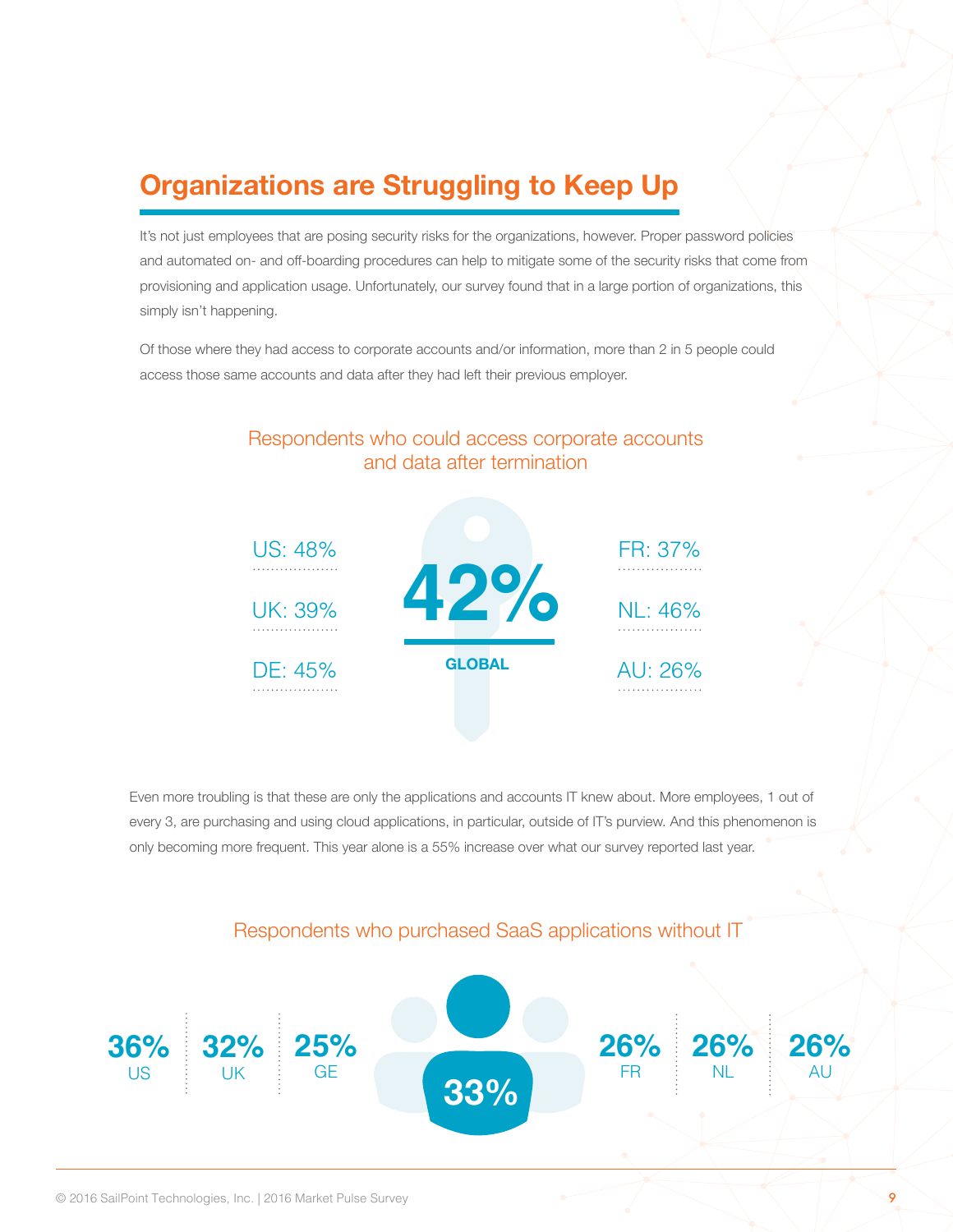Users are circumventing the IT department for a number of reasons, largely time-based. Half of respondents who purchased a SaaS app without involving IT did it simply "because it was faster." 40% stated that IT adds too much process, and 21% believed that IT over-complicates simple purchases.



#### Reasons why apps were purchased without IT's involvement

On top of all this, 1 in 4 respondents also reported that they have uploaded sensitive documents to the cloud, specifically to share outside the company, 70% of which upload such documents on a regular basis. Combined with a lack of visibility and excess permissions once an employee has left, not to mention the leniency with which credentials are kept and used, the future could be scarier than we once imagined.

#### Respondents who upload sensitive information to the cloud and do so on a regular basis

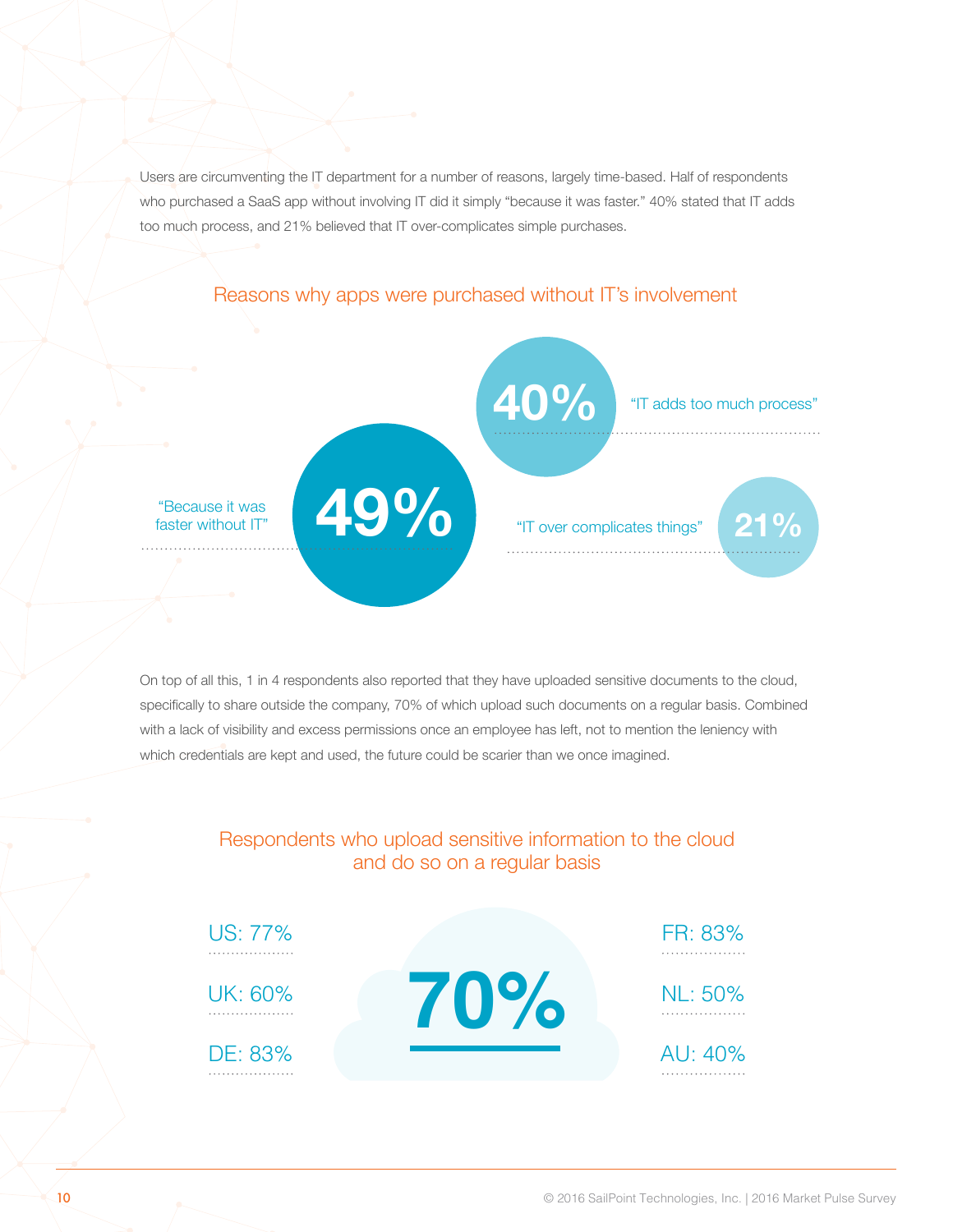### **Why this Matters: Identity is Everything**

If the most recent data breaches have shown us anything, it's that no company is safe from attacks, and the method by which information is taken is slowly changing. The commonality across almost every breach is hackers are now targeting the weakest link in the security infrastructure: people.

The reason? The digital identity of an individual user is the key that unlocks corporate data and applications. Each identity and interaction between that individual user, a data source, an application (or even between applications) and a device creates another potential entry point for a breach. To complicate matters, these points of exposure are dynamic, constantly changing and extend beyond the physical walls of the enterprise to customers, partners, vendors and contractors.

The key to managing this complex and ever-shifting reality is to manage those identities. Put simply: identity is everything.

SailPoint's Market Pulse Survey brings to light several ways in which companies and users are practicing security ineffectively. For example, while not nefarious in nature, the simple act of poor password hygiene presents great risk to organizations. Now, not only are IT organizations trying to address attacks on their own company, but consumer-facing breaches could leave them exposed if employees are reusing their passwords across networks.

What's more challenging is addressing the growing trend of BYOD and shadow IT, whereby employees access company data that resides in the cloud from their personal devices – all outside the traditional "perimeter." Organizations need to strike a balance between providing the level of convenience the employees require (and expect) while also ensuring that proper IT and security controls are in place. Corporate security and business agility can no longer be competing priorities, but instead must be interwoven.

Finally, in order for companies to truly manage and secure the identity data, the end users must be involved in security processes. SailPoint believes this goes beyond educating employees on the corporate policies in a way that makes each individual act as a shepherd of the company's data, treating it in the same way they clearly expect companies to treat their own information. Just as organizations need to be committed to ensuring the proper security policies and IT controls are in place, it's imperative that employees understand the implications of how they practice those policies.

Identity is everything. And sometimes, it's the only thing standing between an organization and the next significant data breach.